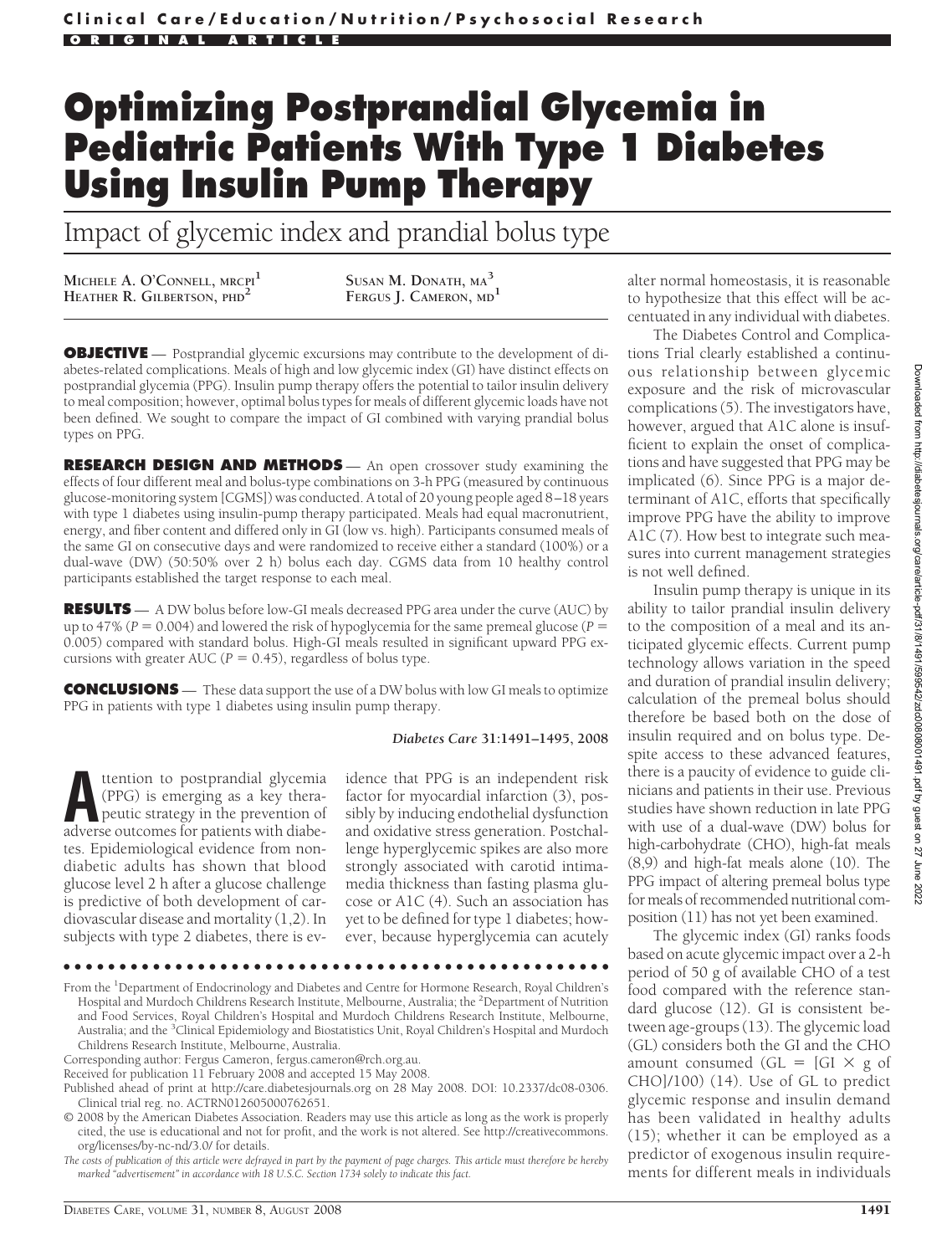*Optimizing postprandial glycemia*



Figure 1—*Schematic timeline of each study day.*

with type 1 diabetes has not previously been examined.

Our hypothesis was that consideration of the GI of a meal when determining the premeal bolus type would optimize PPG in patients with type 1 diabetes using insulin pump therapy.

## **RESEARCH DESIGN AND**

**METHODS** — We conducted an open crossover study examining the effects of four different meal- and bolus-type combinations on PPG in children and adolescents with type 1 diabetes using insulin pump therapy. The study received institutional ethics committee approval. Inclusion criteria were comprised of the following: age 8–18 years; type 1 diabetes duration  $>1$  year; use of insulin pump therapy, including proficiency with use of a bolus dose calculator, for  $>$ 3 months;  $A1C \leq 8.5\%$  (PDQ Primus); and reliably performing self-monitoring of blood glucose at least four times daily. Individuals with eating disorders, concomitant dietary restrictions (e.g., celiac disease or food allergy), and diabetes-related complications and those using another medication that lowers blood glucose were excluded. Data from healthy young adult control participants were used to establish the normal PPG profiles following each meal type.

During the 2 weeks before participation, self-monitoring of blood glucose was performed eight times daily (fasting, premeals, 2 h after meals, and overnight) to allow optimization of basal rates, insulinto-CHO ratios (ICRs), and insulinsensitivity factors. The study was then carried out under supervision in a dedicated research unit. A schematic timeline is shown in Fig. 1. Participants arrived fasting at 8:00 A.M. and ate a standardized breakfast; this served to negate any confounding second-meal effect at the time of the subsequent test meal. The test meal was eaten at lunchtime, 3.5 h after breakfast. Nutritional composition of all study meals is outlined in Table 1. Test lunchtime meals had equivalent macronutrient (CHO, protein, and fat), fiber, and energy composition and differed only in their GI and, hence, GL.

PPG was examined following four different meal- and bolus-type combinations. Participants consumed the same test meal type (either low or high GI) on two consecutive days, using a different premeal bolus type on each day; this process was then repeated over a further 2-day period with the other test meal type. Bolus types used were either a standard bolus delivering 100% of the dose over 3 min immediately before the meal or a DW bolus with 50% delivered over 3 min immediately before the meal and 50% delivered over the subsequent 2 h. The order of each test meal– and bolustype combination was randomly assigned in advance for each participant. Each participant used their own ICR, as verified during the run-in period, to determine the total dose of insulin to be administered. Before breakfast, if blood glucose level was  $>$  10 mmol/l, an additional correction bolus was administered; prebreakfast insulin was given as a standard bolus over 3 min throughout the study. Correction bolus doses were not administered at the test lunchtime meal, during

**Table 1—***Nutritional composition of meals consumed in the study*

|               | Standardized breakfast                                                                                                     | Low-GI test meal                                                                                | High-GI test meal                                                                                    |
|---------------|----------------------------------------------------------------------------------------------------------------------------|-------------------------------------------------------------------------------------------------|------------------------------------------------------------------------------------------------------|
| Composition   | 33 g wholewheat cereal, 250 ml<br>lowfat milk, 1 slice 9 grain<br>toast, 5 g margarine, 10 g jam,<br>2 halves tinned pears | 150 g boiled spaghetti, 120 g<br>bolognaise sauce, 140 g red<br>apple, 300 ml water to<br>drink | 280 g peeled boiled potato, 120 g<br>bolognaise sauce, 300 g<br>watermelon, 300 ml water<br>to drink |
| Energy (kCal) | 412                                                                                                                        | 429                                                                                             | 430                                                                                                  |
| Protein $(g)$ | 17.0                                                                                                                       | 26.1                                                                                            | 27.7                                                                                                 |
| Fat $(g)$     | 8.0                                                                                                                        | 8.3                                                                                             | 8.6                                                                                                  |
| CHO(g)        | 64.0                                                                                                                       | 60.1                                                                                            | 57.1                                                                                                 |
| Fibre $(g)$   | 6.7                                                                                                                        | 5.9                                                                                             | 7.6                                                                                                  |
| GI            | 49                                                                                                                         | 34                                                                                              | 76                                                                                                   |
| GL            | 31                                                                                                                         | 20.4                                                                                            | 43.4                                                                                                 |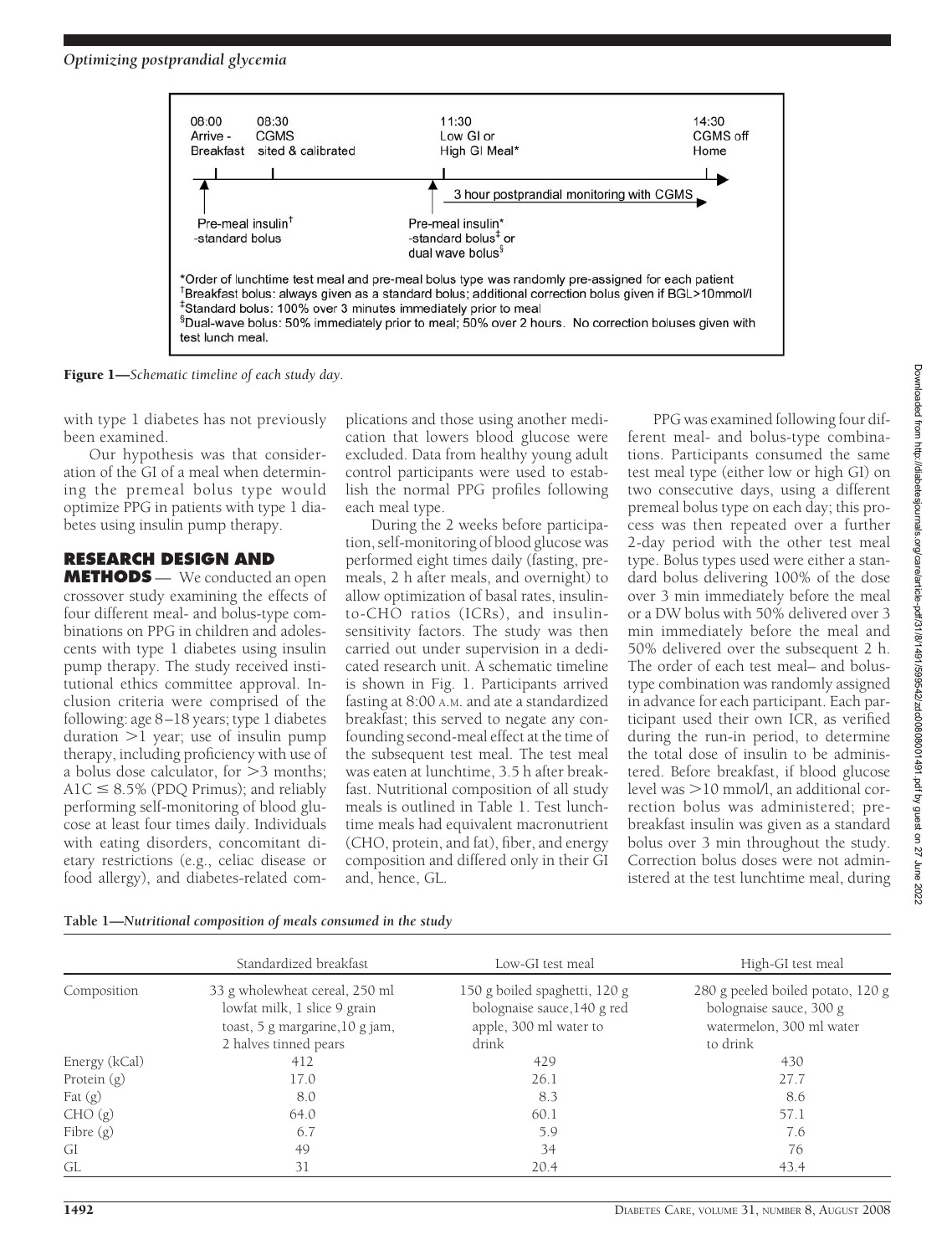

Figure 2—A*: Low GI meal.* B*: High GI meal. PPG profiles: mean SE from premeal glucose.*

which total insulin dose was constant in a given individual over the study period for each meal type.

Continuous glucose-monitoring using the CGMS Gold (Medtronic MiniMed, Northridge, CA) system was used to monitor changes in PPG for 3 h after each test meal–bolus combination. A new subcutaneous sensor was inserted for each 2-day study block. Controlled conditions were employed throughout the study: insulin aspart was used by all participants, subcutaneous infusion sites were changed on the evening before each 2-day study block, catheter site (e.g., hip or stomach) remained constant in a given individual over the entire study period, and activity was limited to sedentary activities in a research unit. All meals were consumed in their entirety within 20 min; no additional food or drink was consumed in the 3-h postprandial period unless required to treat symptomatic hypoglycemia.

#### Statistical analysis

The primary outcome of interest was area under the curve (AUC) following each of the meal- and bolus-type combinations in participants with diabetes. AUC was defined as the sum of the absolute value of excursions from sensor value at the start of the meal and was calculated for the 3-h period following each meal and bolus combination. Data following treated hypoglycemic episodes did not form part of the analysis. To account for this, AUC was

calculated using three separate methods: *1*) excluding participants with treated hypoglycemic episodes, *2*) extrapolating average values up to time of treatment, and *3*) carrying forward the last sensor value before treatment; separate analyses were performed to ensure results were consistent. Linear regression was used to investigate the relationship between AUC and bolus type and meal GI, adjusting for sensor value at the start of the meal. Differences in PPG profiles with each of the two bolus types for each of the meals were investigated using logistic regression and the  $\chi^2$  test. Analysis was performed using Stata 10 (2007; StataCorp LP, TX).

**RESULTS** — A total of 20 children and adolescents (10 male) with type 1 diabetes participated in the study. Baseline characteristics expressed as mean (range) were as follows: age 11.8 years (9.3– 17.3), duration of diabetes 4.9 years (2.1–8.9), duration of insulin pump therapy  $0.8$  years  $(0.4–1.8)$ , and A1C 7.5% (5.9–8.5). A total of 10 healthy, nondiabetic young-adult control participants (four male) also consumed the study meals on two consecutive days under comparable conditions. Profiles of mean  $\pm$  SE postprandial excursion from premeal sensor glucose are shown for control participants following each meal type and for participants with diabetes following each meal type and bolus combination in Fig. 2.

Analysis comparing AUC of 3-h PPG following the low-GI meal showed a significant beneficial effect of use of a DW bolus. This effect of lowering AUC was significant using all methods of AUC analysis. Excluding data from those with treated postprandial hypoglycemia, use of a DW rather than a standard bolus resulted in a 47% decrease in AUC (*P* 0.004) (Fig. 2*A*). Similarly, AUC reductions of  $31\%$  (*P* < 0.05) and  $36\%$  (*P* = 0.03) were found using methods 2 and 3 as described above, respectively. The significant differences in PPG profiles between bolus types for the low-GI meal emerged at 25 min and persisted thereafter.

In contrast, premeal bolus type had no effect on postprandial AUC following the high-GI meal  $(P = 0.45)$ . As shown in Fig. 2*B*, substantial upward glycemic excursion was evident following this meal, regardless of bolus type; mean peak PPG excursion in participants with diabetes was 5.3 mmol/l, compared with 1.8 mmol/l in control participants. Mean time taken to reach peak glucose excursion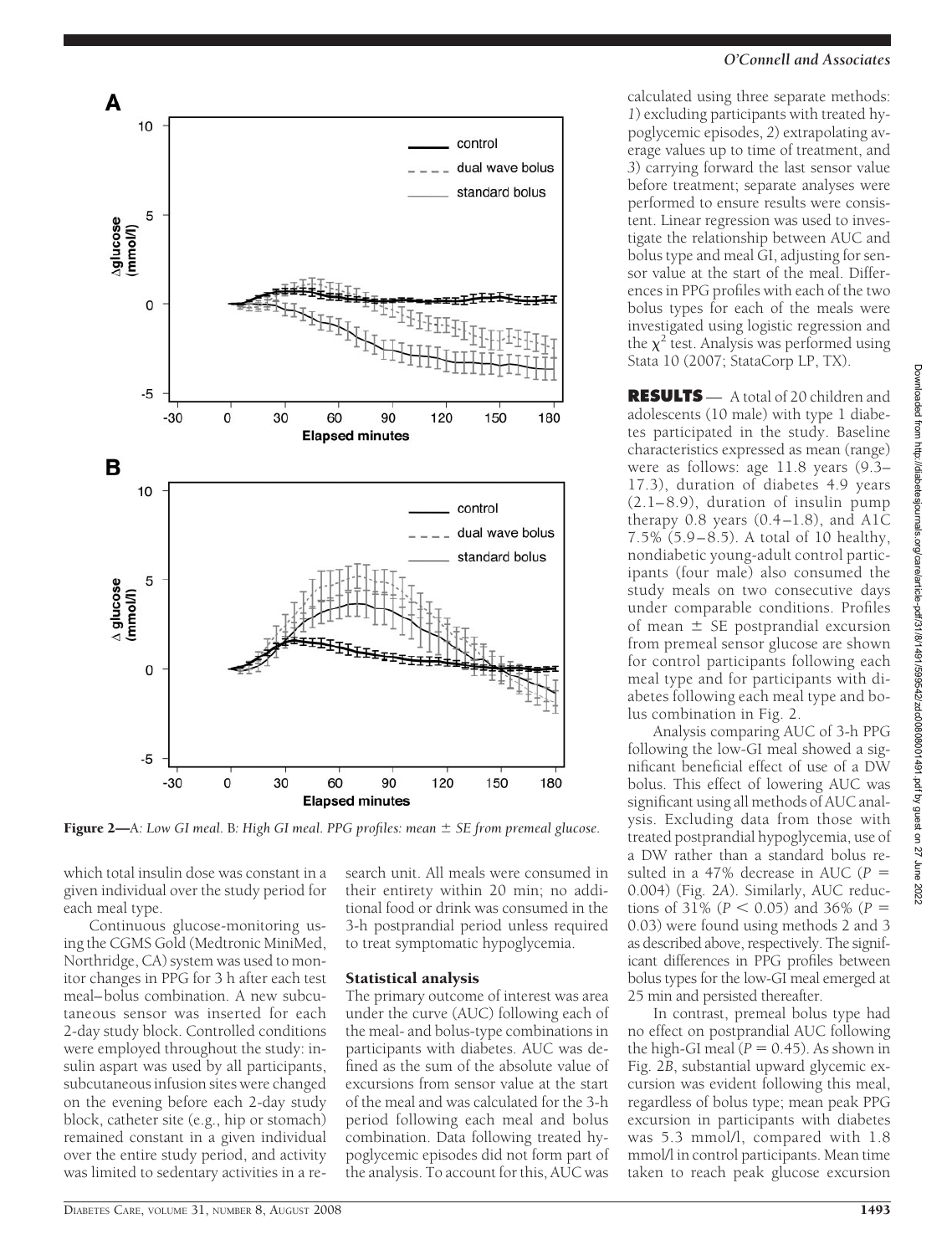### *Optimizing postprandial glycemia*

was also significantly longer for participants with diabetes relative to control participants: 76 vs. 38 min, respectively  $(P < 0.01)$ , with no difference between bolus types  $(P = 0.75)$ .

Regression analysis was used to establish whether sensor glucose value immediately before the test meal had an effect on the subsequent PPG profile. No significant effect of premeal glucose on postprandial AUC was evident for either test meal type  $(P = 0.07$  and  $P = 0.8$  for the low-GI and high-GI meals, respectively).

In total, 13 symptomatic hypoglycemic episodes required treatment during the 3-h postprandial period. Hypoglycemia occurred in participants of all ages. Eleven episodes occurred after low-GI meals (standard bolus 7, DW bolus 4); two episodes followed the high-GI meal with standard bolus. The higher number of episodes following low-GI meals did not reach statistical significance (*P* 0.07). There was, however, a significant effect of premeal glucose level for the low-GI meal–standard bolus combination, where the odds ratio of symptomatic hypoglycemia increased by 0.6 for every 1 mmol/l decrease in premeal glucose (*P* 0.005).

**CONCLUSIONS** — This study has shown for the first time that consideration of both the GI of a meal and the type of premeal insulin bolus has important modifiable effects on PPG. With use of a DW bolus, 3-h postprandial AUC was up to 47% lower compared with a standard bolus for a low-GI meal. Mean PPG profiles obtained following a low-GI meal with a DW bolus closely mirrored physiological target profiles of control participants for the first 90 postprandial minutes. In contrast, high-GI meals were followed by significant and prolonged upward PPG excursions in participants with diabetes, irrespective of premeal bolus type

PPG is a relatively new concept in diabetes management and many questions with regard to its assessment remain  $(16)$ . In practical terms, measurement of fasting/premeal plasma glucose and A1C still dominates the assessment of glycemia. Established treatment goals of fasting/ premeal normoglycemia and A1C as near to normal as possible have, however, been challenged by studies showing that even in patients achieving these goals, postprandial hyperglycemia is common (17). Thus, in light of the recent evidence linking PPG to adverse outcomes (1–4), pa-

tients with well-controlled diabetes may remain at increased risk of developing diabetes-associated complications.

Current American Diabetes Association nutrition recommendations advocate matching insulin to the CHO content of a meal (11). Traditional prandial insulin dosing, as determined by the amount of CHO in grams or weighed "exchanges," does not account for the very different effects that different types of CHO have on PPG. Although not universally adopted in routine practice, low-GI diets have been shown in some studies to have clinically useful effects on lowering A1C in type 1 diabetes (18–20) and are acknowledged to produce modest benefits in addition to those observed when total CHO is used alone (11,21). Our center has previously reported benefits of incorporating use of the GI into routine diabetes management (18), and this continues to be recommended for our patient group.

By definition, low-GI foods result in a lower, more gradual rise in PPG; this prompted our hypothesis that a DW bolus may better suit low-GI meals. Since GI is defined relative to its PPG impact at 2 h, we chose to deliver the extended portion of the DW bolus over 2 h. In the absence of an evidence base, a 50:50 split was empirically chosen for both meals to allow for direct comparison. PPG monitoring for 3 h after the meal allowed for a lag time related to exogenous insulin delivery.

Bolus-wizard settings of all participants were verified with 8-point testing over a 2-week run-in period before this study; thereafter, ICR was consistent in a given individual throughout the study period. Despite this, meals of equivalent CHO amount (grams) resulted in markedly different PPG responses (Fig. 2). The striking difference in PPG profiles underscores the inherent difficulty with calculating meal boluses solely based on CHO quantity. Consideration of the nature of the CHO and its anticipated PPG effects (GI) can therefore help to optimize PPG and inform decisions regarding the mode of meal bolus delivery.

Symptomatic hypoglycemic episodes occurred more frequently after low-GI meals but did not reach statistical significance. Of note, however, is that those with a lower premeal glucose were significantly more likely to experience hypoglycemia using a standard bolus rather than a DW bolus for this meal type. This implies that patients attaining their target premeal glucose may gain additional benefit from reduction in PPG with use of a DW bolus

for low-GI meals. Despite variable agespecific energy requirements and the consistent energy intake of the study meals, hypoglycemia occurred across all age-groups.

A finding of concern in this study was the significant upward deviation in PPG following high-GI meals in participants with diabetes, in whom the glycemic response was almost threefold greater than that of nondiabetic control participants. Thus, even with use of a rapid-acting insulin analog, participants with diabetes were unable to curtail significant hyperglycemic PPG excursions following high-GI meals with boluses initiated immediately before meals. This suggests that in order to optimize PPG, prandial insulin may need to be initiated in advance of a high-GI meal; further studies as to the timing of bolus administration with different meal types are now warranted.

This study highlights a number of important practical issues for those who care for patients with type 1 diabetes using insulin-pump therapy. The important impact of the GI of any given meal is evident in the PPG profiles following each of the two meal types. In addition, clinically significant benefits, including attainment of physiological PPG profiles for the first 90 postprandial minutes, are now apparent with use of a DW bolus for a low-GI meal. Our data reinforce the beneficial PPG impact of choosing low-GI rather than high-GI foods with relevance to commonly eaten mixed meals. Of note, the GI concept also applies to mixed meals of varying macronutrient composition (22). This should guide advice to patients regarding meal choices, informed use of insulin pump bolus technology, and the potential impact on PPG.

We acknowledge that implementation of these findings represents advanced insulin pump management, which may best be incorporated when basic insulin pumping is established. However, incorporation of GI into routine diabetes care has previously been shown to be easily adopted and accepted in pediatric patients (18). Current nutrition recommendations acknowledge that evidence from well-conducted cohort studies also supports this practice (11,21). In practical terms, nutritional advice may include basic education with regard to the GI of commonly encountered foods. When a meal contains only low-GI foods, a DW bolus should then be administered.

The long-term consequences of postprandial hyperglycemia for patients with